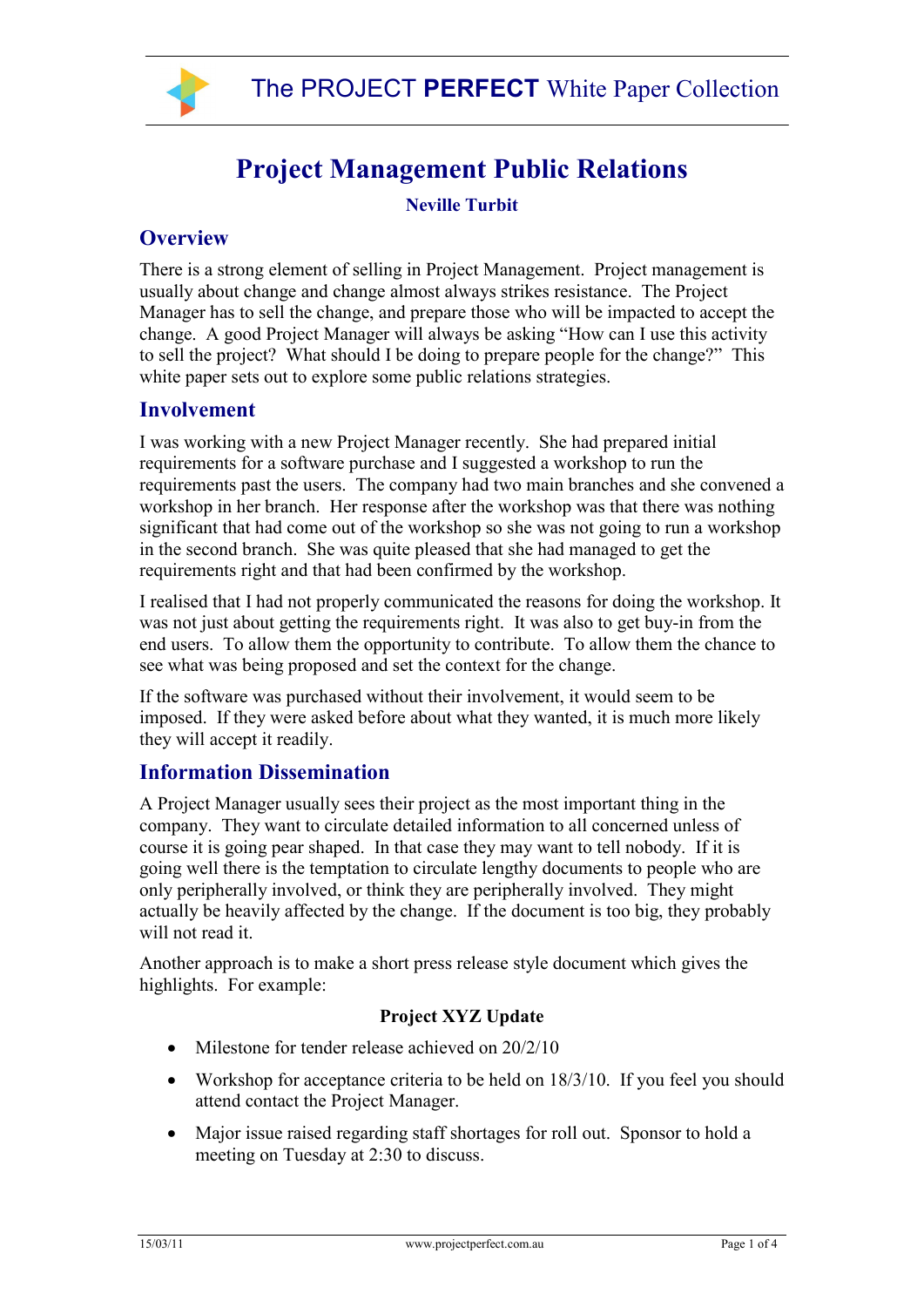- New budget for the completion due on  $25/3/10$
- Project Manager visiting Branch ABC all next week.
- For more information, contact the Project Manager. A full report is available from ………………….

The document above will probably be read by most people. If they want more information, there are a number of ways to obtain it. They can contact the Project Manager. They can download the full report if there is a download link. They can ask to attend a meeting. They can follow up with the Sponsor after the meeting to discuss the issue.

PR is different to a specification. PR is about getting you interested enough to take the next step. If you see a press release about a new TV, it might cause you to look up the specifications. A press release about a new model car might make you look up details on the Internet or visit a dealer if you are in the market for a new car. Similarly a press release about a project can trigger further action.

# **Social Gatherings**

I know some Project Mangers that see team celebrations as a waste of time and money. They reach a major milestone and just want to focus on the next milestone. Team gatherings have a purpose. In fact they have two purposes:

- Acknowledge the efforts of the team
- Provide an informal environment where issues can be discussed.

There should however be a third goal. They are PR events. It is a way to promote the project to the people outside the team. Invite a few key people outside of the team. You do not want to overwhelm the team numbers but two or three key people from outside the team can start to see what the project is all about, and get to hear the experiences of the team.

Here is an example. I was running a project years ago which was not viewed as particularly complicated by a key senior stakeholder. She had made comments about why it was taking so long and hinted it was a consultant (me) making the job as long as possible to maximise my revenue. I had very little access to her as I worked through her managers.

I invited her along to a team lunch on the premise that it would be good for the team to see her support for the project, and it gave her an opportunity to see why it was taking so long.

I had booked a restaurant for  $1\frac{1}{2}$  hours. At the end of  $2\frac{1}{2}$  hours she was insisting people stay as she was learning so much about the project. She had no idea of the complexity of what we were doing. It all seemed simple from the outside.

One comment she made was that she did not see why we had to spend so much time on business process analysis. It was as though she had thrown a grenade. Her business area had been the source of major business process inefficiencies. The team pointed out in no uncertain terms that their investigation had resulted in the saving of many thousands of dollars to her department. Those savings would happen even if the project stopped today. It appeared we had identified the inefficient processes to her managers and they had never told her that the problems existed.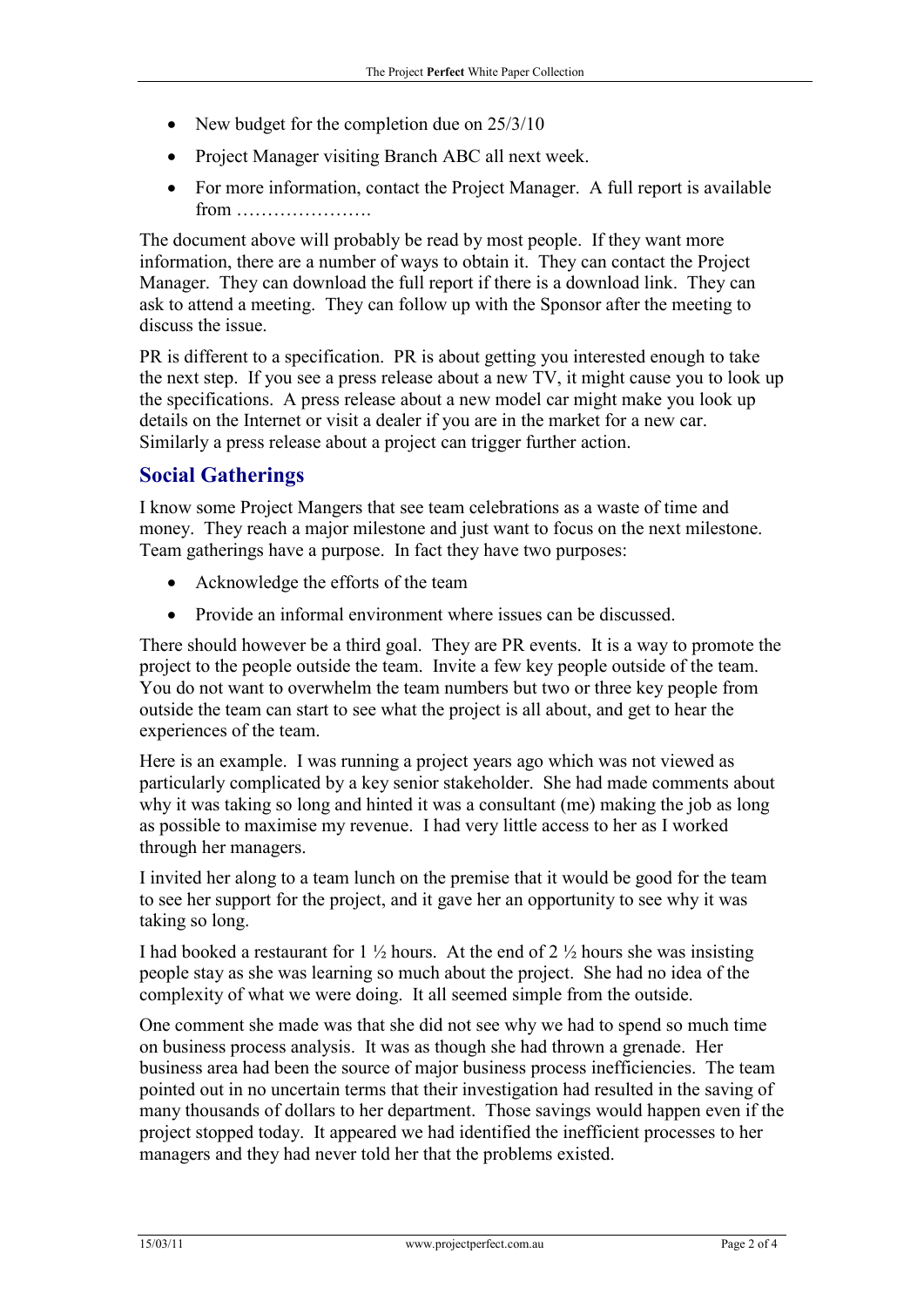During the whole lunch I said very little. I left it to the team to point out what was happening. At the end of the lunch I was invited to the stakeholders office for an informal chat. Following that event a few things happened.

- She became a keen supporter of the project.
- I had access to her whenever I wanted.
- Her managers became much more cooperative although some of them did so through gritted teeth.
- A few other barriers at a senior level seemed to suddenly disappear.

All this through a bit of public relations.

# **Public Relations and Communications Planning**

These are two different things. A project may have a communications plan, but not necessarily a PR plan. How are they different? A communications plan is based on who needs to know what, and when do they need to know. A public relations plan is based on whose support do we need, and how do we ensure they provide that support.

If you have a project that is going to require a strong sell, consider a PR plan to compliment the communications plan. Whilst a communications plan is providing what people want to know, a PR plan is providing what you want them to know. They go hand in hand.

## **PR Events**

There are multiple sites on the web that can provide a list of potential PR events. Here are just a few odd ones I have seen over the years that are applicable to projects.

#### **Handouts.**

Consider branded merchandise to raise the profile of your project. It can be something as simple as mouse pads or pens, but it does create a reminder for your project. If you are moving offices on a certain date, distribute stickers to your customers with the new contact details.

#### **Sponsorship**

A project to refurbish an office building resulted in sponsorship of a social club event. At the event, they build a mock up of a workstation with the new furniture and furnishings and asked for comments.

#### **Experts**

A project to roll out a new system took a group of selected users and spent a few days training them well before the roll out. They became the "Group of Experts". Their workstations had a sign above saying "I am an expert. Ask me." Through regular briefings and including the experts in progress reviews we made them the spokespersons for the project to the rest of the staff.

## **Prizes**

To encourage people to complete online training, we gave a prize for completion. Completion included an online test which they had to pass. The prize was a shopping voucher but just the fact they were rewarded for their work was a great incentive to support the new changes.